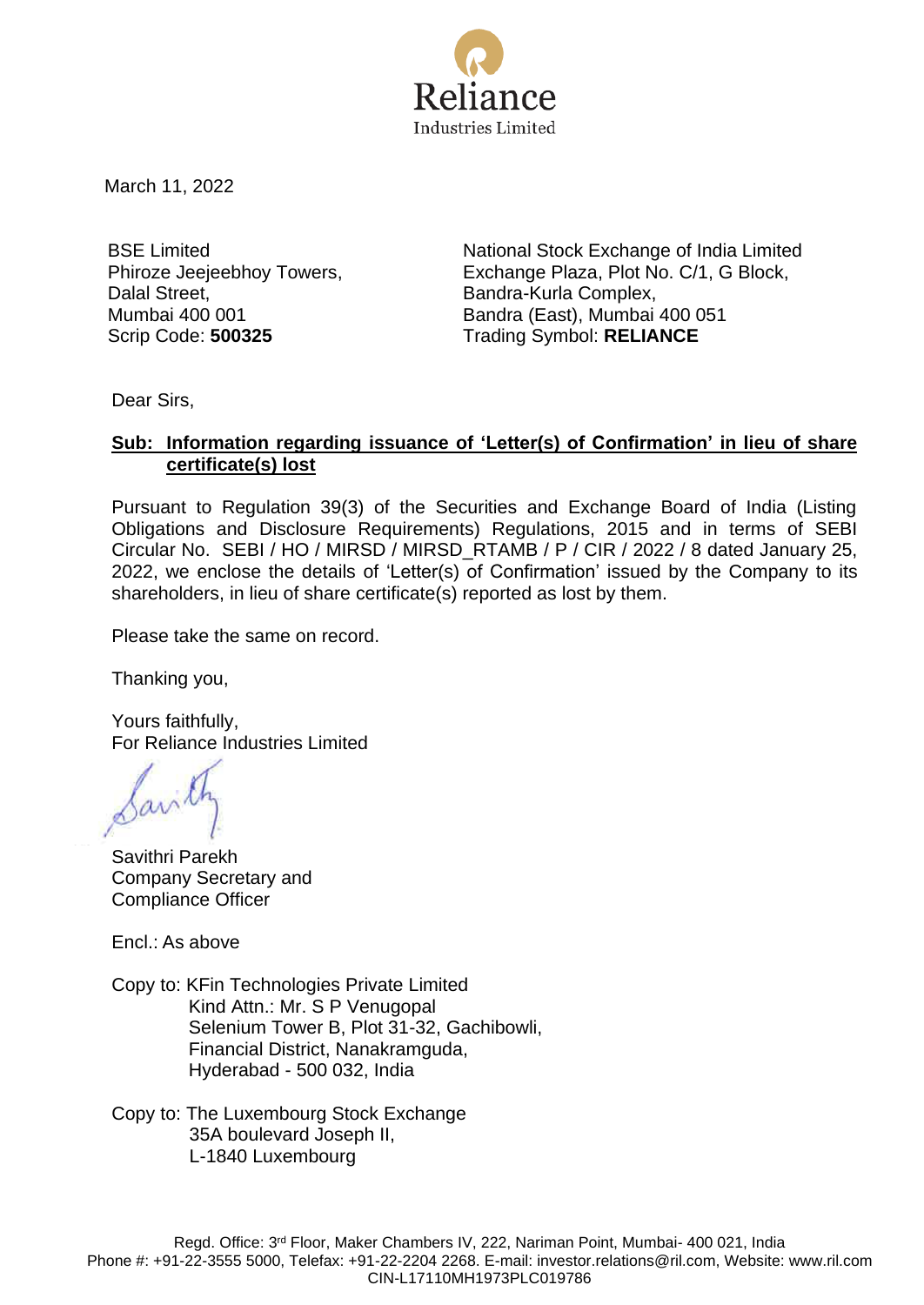| SR.             | FOLIO NO.        | <b>NAME</b>                        | NO. OF        | <b>OLD</b>         | <b>LETTER OF</b>    | <b>DISTINCTIVE NUMBERS</b> |            |
|-----------------|------------------|------------------------------------|---------------|--------------------|---------------------|----------------------------|------------|
| <b>NO</b>       |                  |                                    | <b>SHARES</b> | <b>CERTIFICATE</b> | <b>CONFIRMATION</b> | <b>FROM</b>                | TO         |
|                 |                  |                                    |               | <b>NUMBER</b>      | <b>NUMBER</b>       |                            |            |
| 1               | 059780557        | <b>SUJATA KHEMANI</b>              | 40            | 66857621           | 1036                | 6892479001                 | 6892479040 |
| $\overline{2}$  | 003825221        | <b>KIRAN PASRICHA</b>              | 20            | 5061728            | 1037                | 83394845                   | 83394864   |
|                 |                  |                                    | 20            | 66418612           |                     | 6854401557                 | 6854401576 |
| 3               | 084035769        | PUSHPA SURESH HUNDRE               | 36            | 66820379           | 1038                | 6889426157                 | 6889426192 |
| 4               | 082312382        | SHANTABEN S SHAH                   | 18            | 66739242           | 1039                | 6882910674                 | 6882910691 |
| 5               | 101036564        | SANTHAMMA GEORGE                   | 45            | 62573107           | 1040                | 2216036160                 | 2216036204 |
| 6               | 117443623        | ANAND KUMAR AGARWALLA              | 36            | 58194832           | 1041                | 1614269569                 | 1614269604 |
| 7               | 058615587        | RAJESH KUMAR AGARWALL              | 18            | 58466581           | 1042                | 1625198441                 | 1625198458 |
| 8               | 000719838        | MODI JAYANTILAL DASHRATHLAL        | 1             | 12417570           | 1043                | 255968747                  | 255968747  |
|                 |                  |                                    | $\mathbf 1$   | 14073041           |                     | 331025855                  | 331025855  |
|                 |                  |                                    | 8             | 50309078           |                     | 1158821383                 | 1158821390 |
| 9               | 000719773        | <b>GEETA DASHRATHLAL MODI</b>      | 1             | 12417566           | 1044                | 255968743                  | 255968743  |
|                 |                  |                                    | $\mathbf 1$   | 14073036           |                     | 331025850                  | 331025850  |
|                 |                  |                                    | 8             | 50309075           |                     | 1158821359                 | 1158821366 |
| 10              | 114443550        | <b>FOOLAN JOTIRAM SHINDE</b>       | 18            | 62054238           | 1045                | 2182900255                 | 2182900272 |
| 11              | 082713646        | HASTA RAJNIKANT MEHTA              | 25            | 50210922           | 1046                | 1157413073                 | 1157413097 |
|                 |                  |                                    | 25            | 59129201           |                     | 388326100                  | 388326124  |
| 12              | 058212792        | NITIN DINESH GORADIA               | 44            | 62381144           | 1047                | 2199132501                 | 2199132544 |
| 13              | 106128751        | MAHESH KUMAR JOSHI                 | 9             | 57930534           | 1048                | 1606789650                 | 1606789658 |
|                 |                  |                                    | 9             | 62176037           |                     | 2184444667                 | 2184444675 |
| 14              | 101856642        | RATNA DAS                          | 18            | 58207546           | 1049                | 1614636284                 | 1614636301 |
|                 |                  |                                    | 18            | 62192838           |                     | 2184673147                 | 2184673164 |
| 15              | 106155669        | MAHESH KUMAR JOSHI                 | 18            | 57911897           | 1050                | 1606235900                 | 1606235917 |
|                 |                  |                                    | 18            | 62167822           |                     | 2184345328                 | 2184345345 |
| 16              | 106155642        | RAJESH SHARMA                      | 18            | 57911895           | 1051                | 1606235873                 | 1606235890 |
|                 |                  |                                    | 18            | 62167820           |                     | 2184345301                 | 2184345318 |
| 17              | 110432839        | <b>RAKESH GUPTA</b>                | 36            | 66440374           | 1052                | 6856510529                 | 6856510564 |
| 18              | 084965774        | JAGMAIL KAUR                       | 20            | 59234762           | 1053                | 1930438698                 | 1930438717 |
|                 |                  |                                    | 20            | 61854331           |                     | 2180607120                 | 2180607139 |
| 19              | 105309573        | <b>ARUNA R MODI</b>                | 18            | 57376461           | 1054                | 1590159379                 | 1590159396 |
| 20              | 005931347        | SATYABHAMA KAUSHIK OZA             | 1             | 776385             | 1055                | 18442145                   | 18442145   |
| 21              | 003607119        | HIRASINGH MERANEY                  | 6             | 632941             | 1056                | 17315613                   | 17315618   |
|                 |                  |                                    | 12            | 66664842           |                     | 6875813580                 | 6875813591 |
| 22 <sub>1</sub> | 023990407 NIRMLA |                                    | $\mathsf{S}$  | 12346401           | 1057                | 255675235                  | 255675239  |
| 23              | 070296071        | NILKANTH SHANKAR GHADI             | 25            | 14660853           | 1058                | 392226340                  | 392226364  |
|                 |                  |                                    | 5             | 14660854           |                     | 392226365                  | 392226369  |
| 24              | 102279479        | <b>KEDAR MAL KABRA</b>             | 36            | 66521810           | 1059                | 6862572868                 | 6862572903 |
| 25              | 113537348        | <b>DRAGPAL SINGH</b>               | 27            | 62237126           | 1060                | 2187673211                 | 2187673237 |
| 26              | 031563348        | <b>WILLIAM MISQUITA</b>            | 15            | 7266541            | 1061                | 145313784                  | 145313798  |
| 27              | 103917991        | SHARDA GOYAL                       | 18            | 61816054           | 1062                | 2180141236                 | 2180141253 |
| 28              | 103917983        | RAJENDER KUMAR GOYAL               | 18            | 61816053           | 1063                | 2180141218                 | 2180141235 |
| 29              | 103918025        | PURSHOTTAM DASS GOYAL              | 18            | 61816057           | 1064                | 2180141290                 | 2180141307 |
| 30              | 103918017        | NIRMALA GOYAL                      | 18            | 61816056           | 1065                | 2180141272                 | 2180141289 |
| 31              | 028211295        | RATILAL JAICHANDJI JAIN            | 10            | 30008874           | 1066                | 251277968                  | 251277977  |
| 32              | 113093857        | PRADIPKUMAR CHIMANLAL MEHTA        | 36            | 66587235           | 1067                | 6867359172                 | 6867359207 |
| 33              | 041589361        | HIREN LAKHAMSHI MALDE              | 50            | 20046303           | 1068                | 110748009                  | 110748058  |
| 34              | 029281301        | RAJASHEKARA MURTHY D S             | 20            | 3719675            | 1069                | 57602799                   | 57602818   |
|                 |                  |                                    | 20            | 50908597           |                     | 1165125344                 | 1165125363 |
| 35              | 012704445        | SUSHIL CHANDRAVADAN CHOKSEY        | 16            | 12879134           | 1070                | 258850699                  | 258850714  |
|                 |                  |                                    | 16            | 66660956           |                     | 6875303303                 | 6875303318 |
| 36              | 015297395        | <b>SUSHIL CHANDRAVADAN CHOKSEY</b> | 5             | 12639308           | 1071                | 256838549                  | 256838553  |
|                 |                  |                                    | 5             | 62019831           |                     | 2182502683                 | 2182502687 |
|                 |                  |                                    | 10            | 66660998           |                     | 6875306843                 | 6875306852 |
|                 |                  |                                    |               |                    |                     |                            |            |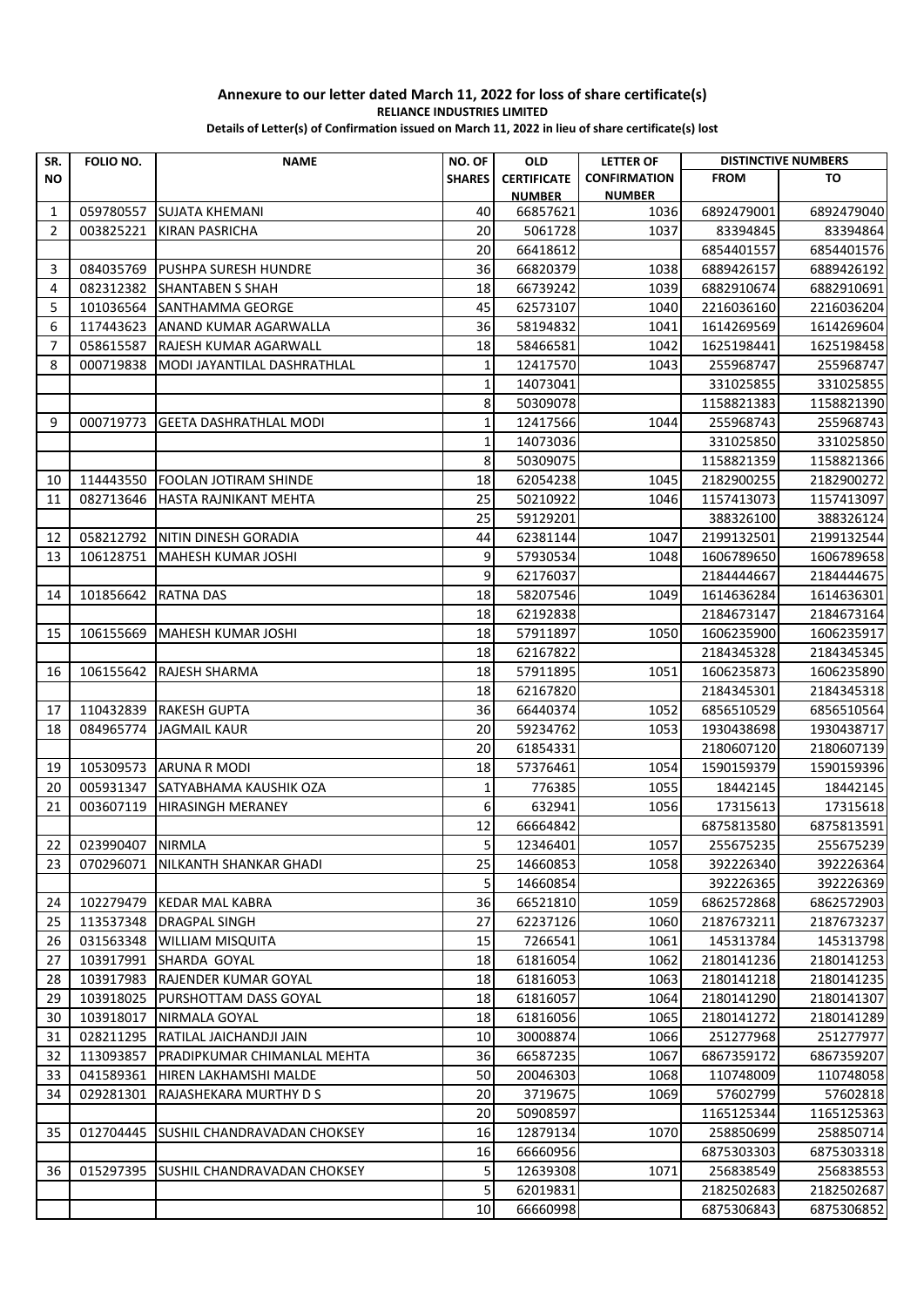| SR.       | FOLIO NO. | <b>NAME</b>                 | NO. OF         | <b>OLD</b>         | <b>LETTER OF</b>    |             | <b>DISTINCTIVE NUMBERS</b> |
|-----------|-----------|-----------------------------|----------------|--------------------|---------------------|-------------|----------------------------|
| <b>NO</b> |           |                             | <b>SHARES</b>  | <b>CERTIFICATE</b> | <b>CONFIRMATION</b> | <b>FROM</b> | TO                         |
|           |           |                             |                | <b>NUMBER</b>      | <b>NUMBER</b>       |             |                            |
| 37        | 001709321 | SUSHIL CHANDRAVADAN CHOKSEY | $\overline{7}$ | 12638907           | 1072                | 256836676   | 256836682                  |
|           |           |                             | $\overline{7}$ | 66660807           |                     | 6875280776  | 6875280782                 |
| 38        | 075927703 | <b>ISUSHIL C CHOKSEY</b>    | 25             | 16621205           | 1073                | 465829095   | 465829119                  |
|           |           |                             | 25             | 66647781           |                     | 6873477520  | 6873477544                 |
| 39        | 006186882 | HEMAL CHANDRAVADAN CHOKSEY  | 9              | 12639062           | 1074                | 256837559   | 256837567                  |
|           |           |                             | 9              | 62019764           |                     | 2182502032  | 2182502040                 |
| 40        | 014920226 | HEMAL CHANDRAVADAN CHOKSEY  | 5              | 12639294           | 1075                | 256838507   | 256838511                  |
|           |           |                             | 5              | 62019828           |                     | 2182502656  | 2182502660                 |
|           |           |                             | 10             | 66660993           |                     | 6875306053  | 6875306062                 |
| 41        | 084983136 | <b>SHEIK DARUL ISLAM</b>    | 30             | 66864418           | 1076                | 6893014098  | 6893014127                 |
| 42        | 084982679 | <b>SHEIK DARUL ISLAM</b>    | 25             | 66864406           | 1077                | 6893012965  | 6893012989                 |
| 43        | 001600478 | HEMAL CHANDRAVADAN CHOKSEY  | $\overline{4}$ | 1202796            | 1078                | 28110383    | 28110386                   |
|           |           |                             | 13             | 13225884           |                     | 290634915   | 290634927                  |
|           |           |                             | 17             | 62019716           |                     | 2182501482  | 2182501498                 |
| 44        | 000398781 | SUSHIL CHANDRAVADAN CHOKSEY | 16             | 12878894           | 1079                | 258847005   | 258847020                  |
|           |           |                             | 16             | 66660755           |                     | 6875269213  | 6875269228                 |
| 45        | 021875261 | HEMAL CHANDRAVADAN CHOKSEY  | 25             | 12963022           | 1080                | 260306864   | 260306888                  |
|           |           |                             | 25             | 62411723           |                     | 2202977116  | 2202977140                 |
| 46        | 043414038 | <b>TINKOO J BANERJEE</b>    | 2              | 62626376           | 1081                | 2219794890  | 2219794891                 |
|           |           |                             | 4              | 66518173           |                     | 6862339516  | 6862339519                 |
| 47        | 114662162 | BISHWESHWAR PRASAD SINGH    | 18             | 62202036           | 1082                | 2184805493  | 2184805510                 |
|           |           |                             | 18             | 66906814           |                     | 6896156823  | 6896156840                 |
| 48        | 081780706 | <b>VINODBHAI BHAVSAR</b>    | 18             | 66550679           | 1083                | 6864693264  | 6864693281                 |
| 49        | 080989415 | AMBRISH KUMAR RASTOGI       | 18             | 59648768           | 1084                | 2181132985  | 2181133002                 |
| 50        | 107157606 | <b>HARBAKSH SINGH</b>       | 36             | 62257653           | 1085                | 2189288199  | 2189288234                 |
| 51        | 102394570 | KULANAND SHARMA             | 18             | 59679663           | 1086                | 1597733754  | 1597733771                 |
|           |           |                             | 18             | 59679664           |                     | 2181104718  | 2181104735                 |
| 52        | 041045094 | ABHAYA KUMAR SURANA         | 5              | 20108689           | 1087                | 394765840   | 394765844                  |
|           |           |                             | 50             | 20149165           |                     | 394765790   | 394765839                  |
| 53        | 029690839 | AZIZ ESUFALY VAHANVATY      | 20             | 3775878            | 1088                | 58726859    | 58726878                   |
|           |           |                             | 40             | 66661082           |                     | 6875314514  | 6875314553                 |
| 54        | 001394908 | AZIZ ESUFALY VAHANVATY      | 20             | 4938208            | 1089                | 81532157    | 81532176                   |
|           |           |                             | $\overline{2}$ | 4938209            |                     | 81532177    | 81532178                   |
|           |           |                             | 22             | 50180918           |                     | 1156672466  | 1156672487                 |
|           |           |                             | 44             | 66660794           |                     | 6875280068  | 6875280111                 |
| 55        | 084693600 | RAKESH KUMAR ARORA          | 80             | 59666881           | 1090                | 6782060919  | 6782060998                 |
| 56        | 084370304 | KALPANA DHAVAL SHAH         | 3              | 59579208           | 1091                | 81800508    | 81800510                   |
|           |           |                             | 32             | 59579208           |                     | 134415712   | 134415743                  |
|           |           |                             | 15             | 59579208           |                     | 185946549   | 185946563                  |
|           |           |                             | 16             | 59579209           |                     | 261048757   | 261048772                  |
|           |           |                             | 66             | 66657054           |                     | 6874755081  | 6874755146                 |
| 57        | 069225659 | AJAY GUPTA                  | 25             | 14513080           | 1092                | 388926025   | 388926049                  |
|           |           |                             | 25             | 50950629           |                     | 1166012578  | 1166012602                 |
|           |           |                             | 100            | 66404874           |                     | 6853027021  | 6853027120                 |
| 58        | 042360953 | <b>SHANTI NORONHA</b>       | 20             | 9247310            | 1093                | 57126919    | 57126938                   |
|           |           |                             | 20             | 9247310            |                     | 57126939    | 57126958                   |
|           |           |                             | 9              | 9247310            |                     | 143405290   | 143405298                  |
|           |           |                             | $\mathbf{1}$   | 9247310            |                     | 143784289   |                            |
|           |           |                             | 50             | 51143616           |                     |             | 143784289                  |
|           |           |                             |                |                    |                     | 1171951628  | 1171951677                 |
| 59        | 005113300 | <b>VINOD KHANNA</b>         | 10             | 758671             | 1094                | 18253307    | 18253316                   |
|           |           |                             | 6              | 1144056            |                     | 26832082    | 26832087                   |
|           |           |                             | 50             | 10400755           |                     | 186354875   | 186354924                  |
|           |           |                             | 50             | 16670183           |                     | 467016795   | 467016844                  |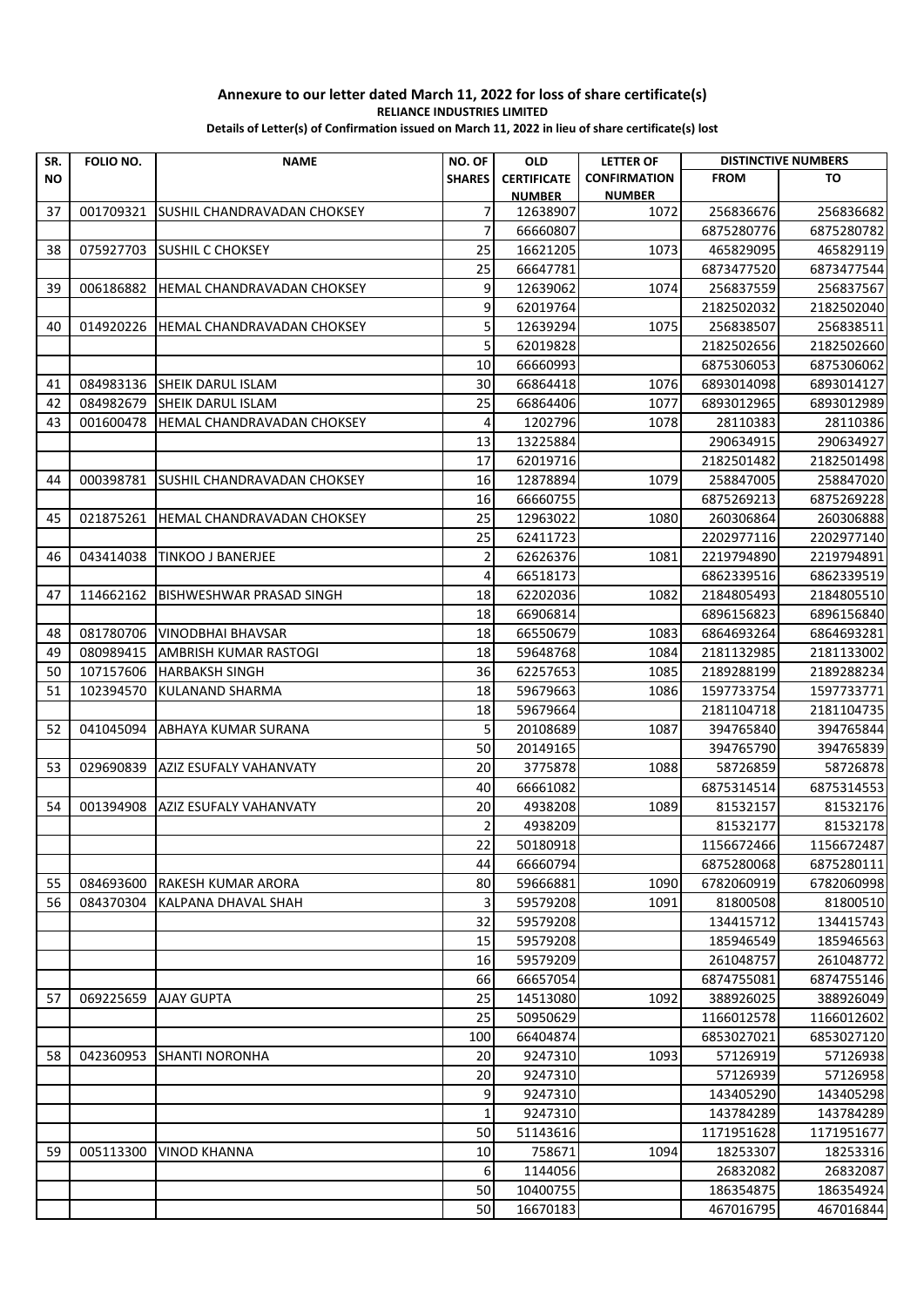| SR.       | FOLIO NO. | <b>NAME</b>                  | NO. OF        | <b>OLD</b>         | <b>LETTER OF</b>    | <b>DISTINCTIVE NUMBERS</b> |            |
|-----------|-----------|------------------------------|---------------|--------------------|---------------------|----------------------------|------------|
| <b>NO</b> |           |                              | <b>SHARES</b> | <b>CERTIFICATE</b> | <b>CONFIRMATION</b> | <b>FROM</b>                | TO         |
|           |           |                              |               | <b>NUMBER</b>      | <b>NUMBER</b>       |                            |            |
|           |           |                              | 5             | 16670184           |                     | 467016845                  | 467016849  |
|           |           |                              | 50            | 51425037           |                     | 1178067383                 | 1178067432 |
|           |           |                              | 16            | 51425038           |                     | 1178067433                 | 1178067448 |
| 60        | 005113318 | <b>VIBHA KHAANNA</b>         | 10            | 758672             | 1095                | 18253317                   | 18253326   |
|           |           |                              | 6             | 1144057            |                     | 26832088                   | 26832093   |
|           |           |                              | 50            | 10400756           |                     | 186354925                  | 186354974  |
|           |           |                              | 25            | 16622583           |                     | 465864595                  | 465864619  |
|           |           |                              | 50            | 51425039           |                     | 1178067449                 | 1178067498 |
|           |           |                              | 16            | 51425040           |                     | 1178067499                 | 1178067514 |
| 61        | 069736050 | LILAWATI CHOUDHARY           | 25            | 16444807           | 1096                | 409087635                  | 409087659  |
|           |           |                              | 25            | 62452342           |                     | 2206884707                 | 2206884731 |
| 62        | 074744541 | SHERSINGH CHOUDHARY          | 25            | 16458460           | 1097                | 409311335                  | 409311359  |
|           |           |                              | 5             | 16458461           |                     | 409311360                  | 409311364  |
|           |           |                              | 30            | 62453922           |                     | 2207022132                 | 2207022161 |
| 63        | 070781964 | KAMAL KUMAR JAIN             | 60            | 62283317           | 1098                | 2191157892                 | 2191157951 |
| 64        | 133995318 | <b>MANIKA GUPTA</b>          | 45            | 58196091           | 1099                | 1614300388                 | 1614300432 |
|           |           |                              | 90            | 66885899           |                     | 6894673776                 | 6894673865 |
| 65        | 088082150 | <b>MANI KARRI</b>            | 20            | 59253781           | 1100                | 1930943657                 | 1930943676 |
|           |           |                              | 20            | 62115403           |                     | 2183686534                 | 2183686553 |
|           |           |                              | 40            | 66791998           |                     | 6886870474                 | 6886870513 |
| 66        | 105751535 | <b>LESLIE C P FERNANDES</b>  | 36            | 57370944           | 1101                | 1589987998                 | 1589988033 |
|           |           |                              | 36            | 62427749           |                     | 2204652818                 | 2204652853 |
|           |           |                              | 72            | 66807434           |                     | 6888338042                 | 6888338113 |
| 67        | 033597894 | PRADIPKUMAR MEHTA            | 108           | 66587021           | 1102                | 6867348502                 | 6867348609 |
| 68        | 033918542 | MADHUBEN VINODKUMAR THAKKAR  | 20            | 4361673            | 1103                | 70442759                   | 70442778   |
|           |           |                              | 20            | 55133003           |                     | 1340243843                 | 1340243862 |
|           |           |                              | 80            | 66548875           |                     | 6864598304                 | 6864598383 |
| 69        | 001578081 | CHANDRAVADAN HIRALAL CHOKSEY | 50            | 6345049            | 1104                | 134366735                  | 134366784  |
|           |           |                              | 6             | 6345050            |                     | 134366785                  | 134366790  |
|           |           |                              | 4             | 13226310           |                     | 290653450                  | 290653453  |
|           |           |                              | 60            | 62411455           |                     | 2202939999                 | 2202940058 |
| 70        | 009496441 | <b>KRISHNA GUHAROY</b>       | 200           | 5726716            | 1105                | 106240409                  | 106240608  |
| 71        | 110655854 | ALAMANDA VARA PRASADARAO     | 90            | 66789881           | 1106                | 6886725106                 | 6886725195 |
| 72        |           | 081454990 TURAB G BOOKWALA   | 134           | 59688483           | 1107                | 2207174877                 | 2207175010 |
| 73        | 011566103 | HEMAL CHANDRAVADAN CHOKSEY   | 21            | 12963002           | 1108                | 260306361                  | 260306381  |
|           |           |                              | 21            | 62411632           |                     | 2202967619                 | 2202967639 |
|           |           |                              | 42            | 66660947           |                     | 6875302475                 | 6875302516 |
| 74        | 088373456 | <b>HEMAL C CHOKSEY</b>       | 40            | 59246182           | 1109                | 1930747084                 | 1930747123 |
|           |           |                              | 40            | 62398246           |                     | 2201206333                 | 2201206372 |
|           |           |                              | 80            | 66647813           |                     | 6873486166                 | 6873486245 |
| 75        | 001578090 | CHANDRAVADAN HIRALAL CHOKSEY | 50            | 13221952           | 1110                | 290476138                  | 290476187  |
|           |           |                              | 50            | 66660799           |                     | 6875280320                 | 6875280369 |
| 76        | 088352092 | J J BHAGAT                   | 20            | 59233549           | 1111                | 1930407560                 | 1930407579 |
|           |           |                              | 20            | 61832906           |                     | 2180345033                 | 2180345052 |
|           |           |                              | 40            | 66429357           |                     | 6855435770                 | 6855435809 |
| 77        | 029019657 | SIDDALINGAYYA HIREMATH       | 104           | 62545063           | 1112                | 2213918421                 | 2213918524 |
| 78        | 072529251 | <b>GEORGE JACOB A</b>        | 25            | 16349466           | 1113                | 406784325                  | 406784349  |
|           |           |                              | 5             | 16349467           |                     | 406784350                  | 406784354  |
|           |           |                              | 20            | 53112760           |                     | 1244517790                 | 1244517809 |
|           |           |                              | 10            | 53112761           |                     | 1244517810                 | 1244517819 |
| 79        | 028173831 | JETHALAL KEVALRAM TOPIWALA   | 20            | 3569685            | 1114                | 54602999                   | 54603018   |
|           |           |                              | 9             | 6948713            |                     | 142714913                  | 142714921  |
|           |           |                              | 6             | 12580153           |                     | 256553277                  | 256553282  |
|           |           |                              |               |                    |                     |                            |            |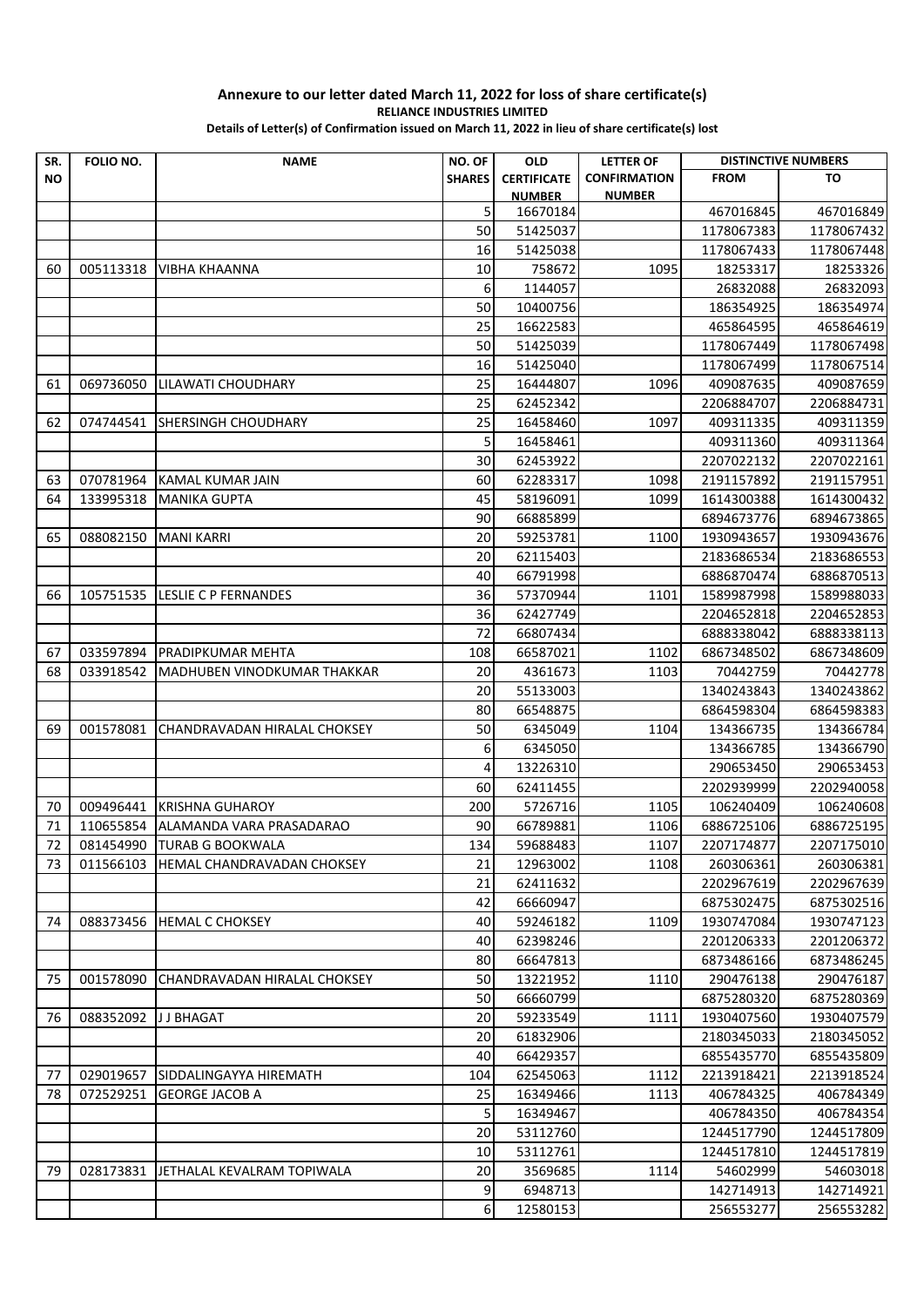| SR.       | FOLIO NO. | <b>NAME</b>                             | NO. OF        | <b>OLD</b>         | <b>LETTER OF</b>    | <b>DISTINCTIVE NUMBERS</b> |                          |
|-----------|-----------|-----------------------------------------|---------------|--------------------|---------------------|----------------------------|--------------------------|
| <b>NO</b> |           |                                         | <b>SHARES</b> | <b>CERTIFICATE</b> | <b>CONFIRMATION</b> | <b>FROM</b>                | TO                       |
|           |           |                                         |               | <b>NUMBER</b>      | <b>NUMBER</b>       |                            |                          |
|           |           |                                         | 35            | 62368931           |                     | 2197890299                 | 2197890333               |
|           |           |                                         | 70            | 66616166           |                     | 6869663306                 | 6869663375               |
| 80        | 032290078 | <b>SUDHA ARORA</b>                      | 50            | 51429777           | 1115                | 1178226193                 | 1178226242               |
|           |           |                                         | 18            | 51429778           |                     | 1178226243                 | 1178226260               |
|           |           |                                         | 136           | 66673400           |                     | 6876764500                 | 6876764635               |
| 81        | 001929259 | <b>JAGDISH TODI</b>                     | 20            | 713209             | 1116                | 17905754                   | 17905773                 |
|           |           |                                         | 12            | 958228             |                     | 24615779                   | 24615790                 |
|           |           |                                         | 5             | 3096687            |                     | 49500413                   | 49500417                 |
|           |           |                                         | 20            | 4978219            |                     | 82168859                   | 82168878                 |
|           |           |                                         | 18            | 6360990            |                     | 134715442                  | 134715459                |
|           |           |                                         | 16            | 10354408           |                     | 185565907                  | 185565922                |
|           |           |                                         | 10            | 12618174           |                     | 256734113                  | 256734122                |
|           |           |                                         | 50            | 51540386           |                     | 1182009204                 | 1182009253               |
|           |           |                                         | 50            | 51540387           |                     | 1182009254                 | 1182009303               |
|           |           |                                         | $\mathbf{1}$  | 51540388           |                     | 1182009304                 | 1182009304               |
|           |           |                                         | 202           | 62383223           |                     | 2199384197                 | 2199384398               |
|           |           |                                         | 404           | 66632240           |                     | 6871417996                 | 6871418399               |
| 82        | 011752225 | JAGDISH TODI F & N G OF PRTYANKA J TODI | 20            | 5350945            | 1117                | 87684147                   | 87684166                 |
|           |           |                                         | 10            | 5350946            |                     | 87684167                   | 87684176                 |
|           |           |                                         | 38            | 6645358            |                     | 139416504                  | 139416541                |
|           |           |                                         | 26            | 10355028           |                     | 185577503                  | 185577528                |
|           |           |                                         | 10            | 13239006           |                     | 291185306                  | 291185315                |
|           |           |                                         | 25            | 14618397           |                     | 391419775                  | 391419799                |
|           |           |                                         | 5             | 14618398           |                     | 391419800                  | 391419804                |
|           |           |                                         | 50            | 51601263           |                     | 1184229208                 | 1184229257               |
|           |           |                                         | 50            | 51601264           |                     | 1184229258                 | 1184229307               |
|           |           |                                         | 16            | 51601265           |                     | 1184229308                 | 1184229323               |
|           |           |                                         | 18            | 51601266           |                     | 1184229324                 | 1184229341               |
|           |           |                                         | 268           | 62383400           |                     | 2199411532                 | 2199411799               |
|           |           |                                         | 536           | 66632453           |                     | 6871448797                 | 6871449332               |
| 83        | 032424210 | <b>USHA GUPTA</b>                       | 20            | 4167924            | 1118                | 66567779                   | 66567798                 |
|           |           |                                         | 20            | 4167925            |                     | 66567799                   | 66567818                 |
|           |           |                                         | 18            | 7346953            |                     | 146009474                  | 146009491                |
|           |           |                                         | 50            | 53625264           |                     | 1255629548                 | 1255629597               |
|           |           |                                         | 20            | 53625265           |                     | 1255629598                 | 1255629617               |
|           |           |                                         | 352           | 66423349           |                     | 6854860313                 | 6854860664               |
| 84        | 050170993 | <b>RAJKUMAR GUPTA</b>                   | 20            | 10669248           | 1119                | 190853438                  | 190853457                |
|           |           |                                         | 20            | 50828744           |                     | 1163528284                 | 1163528303               |
|           |           |                                         | 72            | 58334700           |                     | 1619683994                 | 1619684065               |
|           |           |                                         | 224           | 66423458           |                     | 6854872243                 | 6854872466               |
| 85        | 129254818 | <b>NAMITA CHAUDHURI</b>                 | 63            | 58191165           | 1120                | 1614176521                 |                          |
|           |           |                                         | 63            | 62597142           |                     | 2217957264                 | 1614176583<br>2217957326 |
|           |           |                                         |               |                    |                     |                            |                          |
|           |           |                                         | 126           | 66884063           |                     | 6894556950                 | 6894557075               |
| 86        | 042183202 | <b>KRISHAN VIJ</b>                      | 18            | 8490872            | 1121                | 80977985                   | 80978002                 |
|           |           |                                         | 8             | 8490872            |                     | 82274971                   | 82274978                 |
|           |           |                                         | 18            | 8490872            |                     | 87773291                   | 87773308                 |
|           |           |                                         | 3             | 8490872            |                     | 138016761                  | 138016763                |
|           |           |                                         | 3             | 8490872            |                     | 139851406                  | 139851408                |
|           |           |                                         | 20            | 8490873            |                     | 69779459                   | 69779478                 |
|           |           |                                         | 20            | 8490873            |                     | 69795199                   | 69795218                 |
|           |           |                                         | 10            | 8490873            |                     | 74760569                   | 74760578                 |
|           |           |                                         | 200           | 62250205           |                     | 2188756403                 | 2188756602               |
|           |           |                                         | 400           | 66451273           |                     | 6857440561                 | 6857440960               |